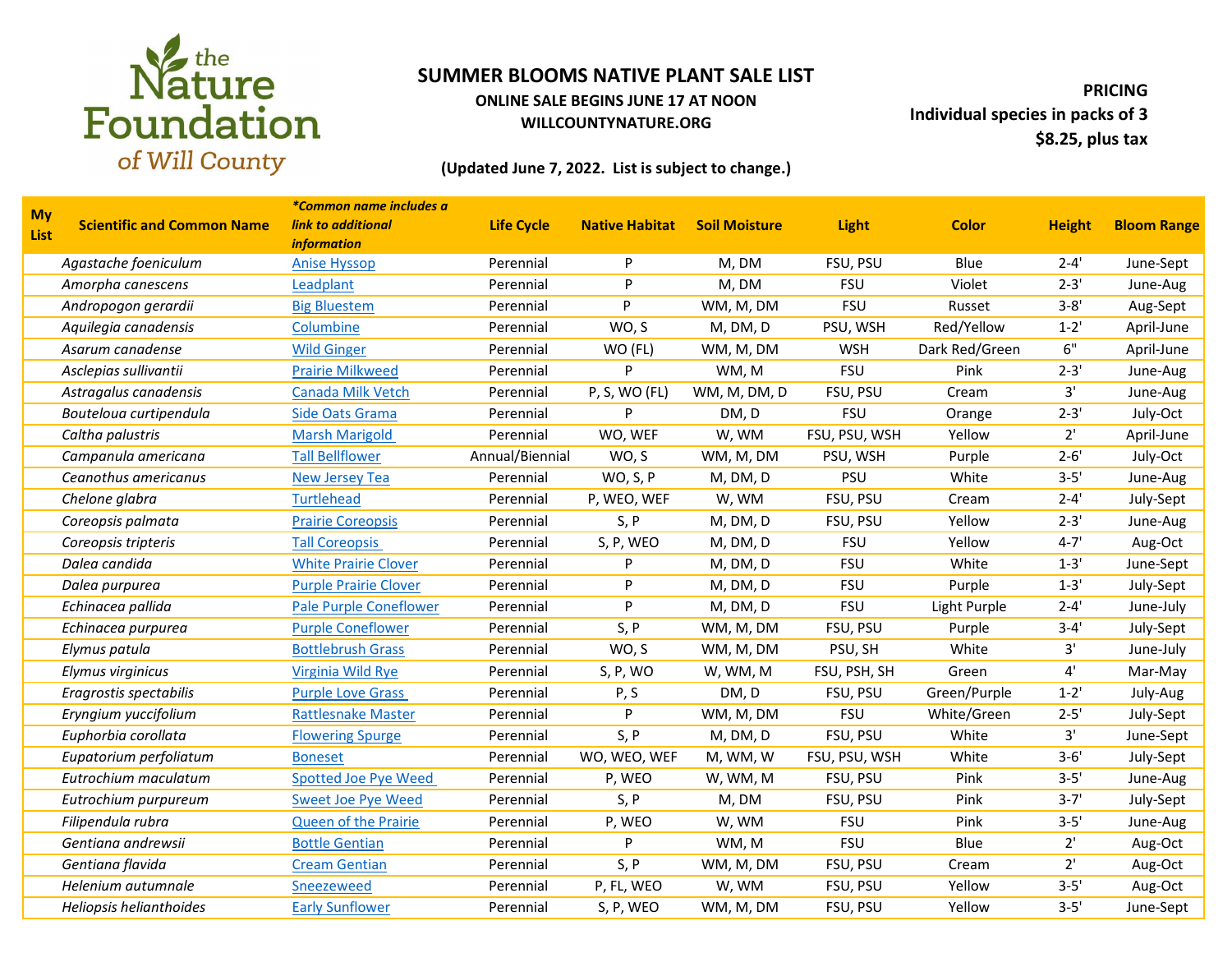

### **ONLINE SALE BEGINS JUNE 17 AT NOON WILLCOUNTYNATURE.ORG**

**PRICING Individual species in packs of 3 \$8.25, plus tax**

### **(Updated June 7, 2022. List is subject to change.)**

|                          |                                   | *Common name includes a       |                   |                       |                      |               |               |               |                    |
|--------------------------|-----------------------------------|-------------------------------|-------------------|-----------------------|----------------------|---------------|---------------|---------------|--------------------|
| <b>My</b><br><b>List</b> | <b>Scientific and Common Name</b> | <b>link to additional</b>     | <b>Life Cycle</b> | <b>Native Habitat</b> | <b>Soil Moisture</b> | <b>Light</b>  | <b>Color</b>  | <b>Height</b> | <b>Bloom Range</b> |
|                          |                                   | <i>information</i>            |                   |                       |                      |               |               |               |                    |
|                          | Helianthus occidentalis           | <b>Western Sunflower</b>      | Perennial         | S, P                  | M, DM, D             | <b>FSU</b>    | Yellow        | $2 - 4'$      | July-Sept          |
|                          | Hypericum punctatum               | Dotted St. John's Wort        | Perennial         | P, S, WO              | M, WM                | FSU, PSU      | Yellow        | $2 - 3'$      | June-Sept          |
|                          | Liatris aspera                    | <b>Button Blazing Star</b>    | Perennial         | P                     | M, DM, D             | <b>FSU</b>    | Purple        | $2 - 5'$      | July-Oct           |
|                          | Liatris pycnostachya              | <b>Prairie Blazing Star</b>   | Perennial         | P                     | W, WM, M             | <b>FSU</b>    | Purple        | $2 - 4'$      | July-Sept          |
|                          | Liatris scariosa var. nieuwlandii | <b>Northern Blazing Star</b>  | Perennial         | S, P                  | M, DM, D             | FSU, PSU      | Purple        | $2 - 5'$      | July-Sept          |
|                          | Lobelia cardinalis                | <b>Cardinal Flower</b>        | Perennial         | WO, S                 | W, WM                | FSU, PSU      | Red           | $2 - 4'$      | July-Sept          |
|                          | Lobelia siphilitica               | <b>Great Blue Lobelia</b>     | Perennial         | P, WEO, WEF           | W, WM, M             | FSU, PSU      | Blue          | $1 - 4'$      | July-Oct           |
|                          | Monarda fistulosa                 | <b>Wild Bergamot</b>          | Perennial         | P                     | WM, M, DM, D         | <b>FSU</b>    | Magenta       | $2 - 4'$      | July-Sept          |
|                          | Oligoneuron album                 | <b>White Goldenrod</b>        | Perennial         | P                     | M, DM, D             | <b>FSU</b>    | White         | $1 - 2'$      | July-Sept          |
|                          | Oligoneuron rigidum               | <b>Stiff Goldenrod</b>        | Perennial         | P                     | M, DM, D             | <b>FSU</b>    | Yellow        | $2 - 5'$      | Aug-Oct            |
|                          | Panicum virgatum                  | <b>Switch Grass</b>           | Perennial         | P                     | W, WM, M             | <b>FSU</b>    | Yellow/Orange | $3 - 6'$      | June-Oct           |
|                          | Parthenium integrifolium          | <b>Wild Quinine</b>           | Perennial         | S, P                  | WM, M, DM            | <b>FSU</b>    | White         | $2 - 3'$      | June-Sept          |
|                          | Penstemon calycosus               | <b>Calico Beardtongue</b>     | Perennial         | S, P, WO              | WM, M                | FSU, PSU, SH  | Pink          | 4'            | June-July          |
|                          | Penstemon hirsutus                | <b>Hairy Beardtongue</b>      | Perennial         | P, WO                 | WM, M, DM, D         | FSU, PSU, SH  | Purple        | 18"           | May-June           |
|                          | Physostegia virginiana            | <b>Obedient Plant</b>         | Perennial         | P, WEO                | W, WM, M             | FSU, PSU      | White/Pink    | $3 - 4'$      | Aug-Sept           |
|                          | Pycnanthemum tenuifolium          | <b>Slender Mountain Mint</b>  | Perennial         | P, S                  | WM, M, DM, D         | FSU, PSU      | White         | $2^{\prime}$  | June-Sept          |
|                          | Pycnanthemum virginianum          | <b>Mountain Mint</b>          | Perennial         | P, WEO                | W, WM, M, DM         | <b>FSU</b>    | White         | $2 - 3'$      | June-Sept          |
|                          | Pontederia cordata                | <b>Pickerel Weed</b>          | Perennial         | <b>WEO</b>            | W                    | FSU, PSU      | Violet        | $1 - 3'$      | June-Sept          |
|                          | Ratibida pinnata                  | <b>Yellow Coneflower</b>      | Perennial         | S, P                  | M, DM                | FSU, PSU      | Yellow        | $3 - 6'$      | July-Sept          |
|                          | Rudbeckia subtomentosa            | <b>Sweet Black-Eyed Susan</b> | Perennial         | P                     | WM, M, DM            | <b>FSU</b>    | Yellow        | $3 - 5'$      | Aug-Oct            |
|                          | Ruellia humulis                   | <b>Wild Petunia</b>           | Perennial         | S, P                  | M, DM, D             | FSU, PSU      | Light Purple  | $1 - 2'$      | July-Aug           |
|                          | Schizachyrium scoparium           | <b>Little Bluestem Grass</b>  | Perennial         | P                     | M, DM, D             | <b>FSU</b>    | Orange/Purple | $2 - 3'$      | Aug-Sept           |
|                          | Silene regia                      | <b>Royal Catchfly</b>         | Perennial         | P                     | M, DM                | <b>FSU</b>    | Red           | $2 - 4'$      | July-Aug           |
|                          | Silphium integrifolium            | <b>Rosinweed</b>              | Perennial         | S, P                  | WM, M, DM, D         | FSU, PSU      | Yellow        | $3 - 5'$      | July-Sept          |
|                          | Silphium laciniatum               | <b>Compass Plant</b>          | Perennial         | P                     | M, DM                | <b>FSU</b>    | Yellow        | $6 - 12'$     | June-Sept          |
|                          | Silphium perfoliatum              | <b>Cup Plant</b>              | Perennial         | S, P                  | W, WM, M             | FSU, PSU      | Yellow        | $4 - 10'$     | July-Sept          |
|                          | Silphium terebinthinaceum         | <b>Prairie Dock</b>           | Perennial         | P                     | WM, M, DM            | <b>FSU</b>    | Yellow        | $2 - 10'$     | July-Sept          |
|                          | Solidago caesia                   | <b>Blue Stemmed Goldenrod</b> | Perennial         | <b>WO</b>             | M, DM                | PSU, WSH      | Yellow        | $1 - 3'$      | Aug-Oct            |
|                          | Solidago flexicaulis              | <b>Zig Zag Goldenrod</b>      | Perennial         | <b>WO</b>             | W, WM, M, DM         | FSU, PSU, WSH | Yellow        | $1 - 3'$      | Aug-Oct            |
|                          | Solidago speciosa                 | <b>Showy Goldenrod</b>        | Perennial         | S, P                  | M, DM, D             | FSU, PSU      | Yellow        | $2 - 5'$      | Aug-Oct            |
|                          | Solidago ulmifolia                | <b>Elm-Leaved Goldenrod</b>   | Perennial         | WO, S                 | M, DM                | FSU, PSU, WSH | Yellow        | $2 - 4'$      | July-Oct           |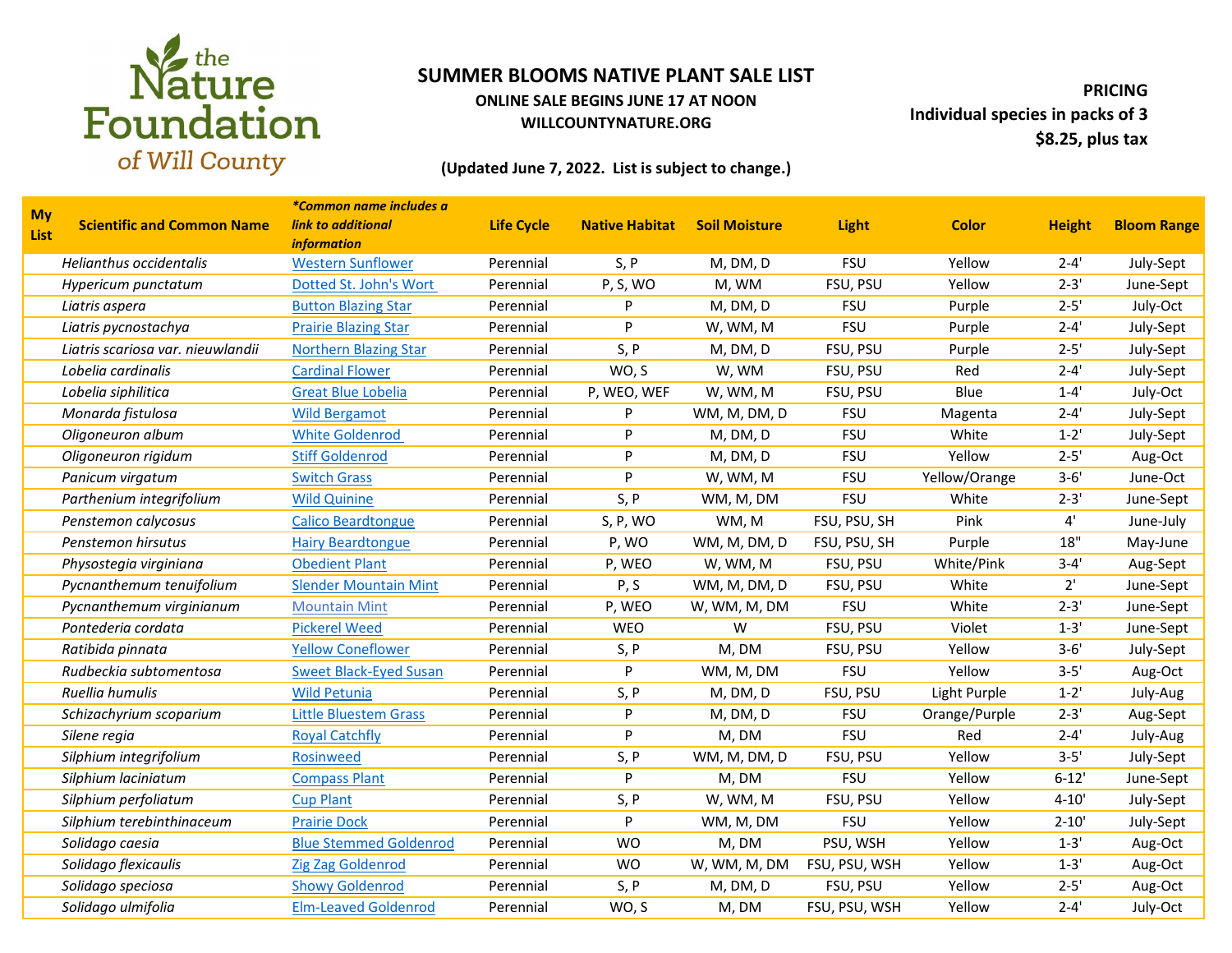

### **ONLINE SALE BEGINS JUNE 17 AT NOON WILLCOUNTYNATURE.ORG**

**PRICING Individual species in packs of 3 \$8.25, plus tax**

### **(Updated June 7, 2022. List is subject to change.)**

| <b>My</b><br>List | <b>Scientific and Common Name</b> | <i>*Common name includes a</i><br>link to additional<br><i>information</i> | <b>Life Cycle</b> | <b>Native Habitat</b> | <b>Soil Moisture</b> | <b>Light</b> | <b>Color</b> | <b>Height</b> | <b>Bloom Range</b> |
|-------------------|-----------------------------------|----------------------------------------------------------------------------|-------------------|-----------------------|----------------------|--------------|--------------|---------------|--------------------|
|                   | Sorghastrum nutans                | <b>Indian Grass</b>                                                        | Perennial         | P                     | WM, M, DM            | <b>FSU</b>   | Yellow       | $3 - 7'$      | Aug-Sept           |
|                   | Sporobolus heterolepis            | <b>Prairie Dropseed</b>                                                    | Perennial         | P                     | WM, M, DM            | <b>FSU</b>   | Russet       | $2 - 3'$      | Aug-Sept           |
|                   | Symphyotrichum ericoides          | <b>Heath Aster</b>                                                         | Perennial         | P, S                  | M, DM, D             | FSU, PSU     | White        | $2^{\prime}$  | Aug-Oct            |
|                   | Symphyotrichum laeve              | <b>Smooth Blue Aster</b>                                                   | Perennial         | P                     | WM, M, DM            | FSU, PSU     | Blue         | $1 - 3'$      | Aug-Oct            |
|                   | Symphyotrichum novae-angliae      | New England Aster                                                          | Perennial         | P                     | W, WM, M, DM         | <b>FSU</b>   | Blue/Purple  | $2 - 5'$      | Aug-Oct            |
|                   | Symphyotrichum oblongfolium       | <b>Aromatic Aster</b>                                                      | Perennial         | P                     | M, DM                | <b>FSU</b>   | Purple       | $2^{\prime}$  | Aug-Nov            |
|                   | Symphyotrichum ooglentangiense    | <b>Sky Blue Aster</b>                                                      | Perennial         | S, P                  | M, DM, D             | FSU, PSU     | Blue         | $2 - 4'$      | Aug-Oct            |
|                   | Symphyotrichum puniceum           | <b>Swamp Aster</b>                                                         | Perennial         | P, WE                 | W, WM                | FSU, PSU     | Light Blue   | $2 - 6'$      | Aug-Oct            |
|                   | Symphyotrichum sericeum           | <b>Silky Aster</b>                                                         | Perennial         | S, P                  | DM, D                | FSU, PSU     | Purple       | $1 - 2'$      | Sept-Oct           |
|                   | Symphyotrichum shortii            | <b>Short's Aster</b>                                                       | Perennial         | S, WO                 | M, DM                | PSU, LSH     | Blue/Purple  | 3'            | Aug-Oct            |
|                   | Vernonia fasciculata              | <b>Ironweed</b>                                                            | Perennial         | S, P, WEO             | WM, M                | FSU, PSU     | Purple       | $2 - 4'$      | July-Sept          |
|                   | Verbena hastata                   | <b>Blue Vervain</b>                                                        | Perennial         | P, WEO                | W, WM, M             | FSU, PSU     | Blue         | $2 - 6'$      | July-Sept          |
|                   | Verbena stricta                   | <b>Hoary Vervain</b>                                                       | Perennial         | S, P                  | DM, D                | FSU, PSU     | Purple       | $2 - 3'$      | June-Sept          |
|                   | Veronicastrum virginicum          | <b>Culver's Root</b>                                                       | Perennial         | S, P                  | WM, M, DM            | FSU, PSU     | White        | $3 - 6'$      | June-Aug           |